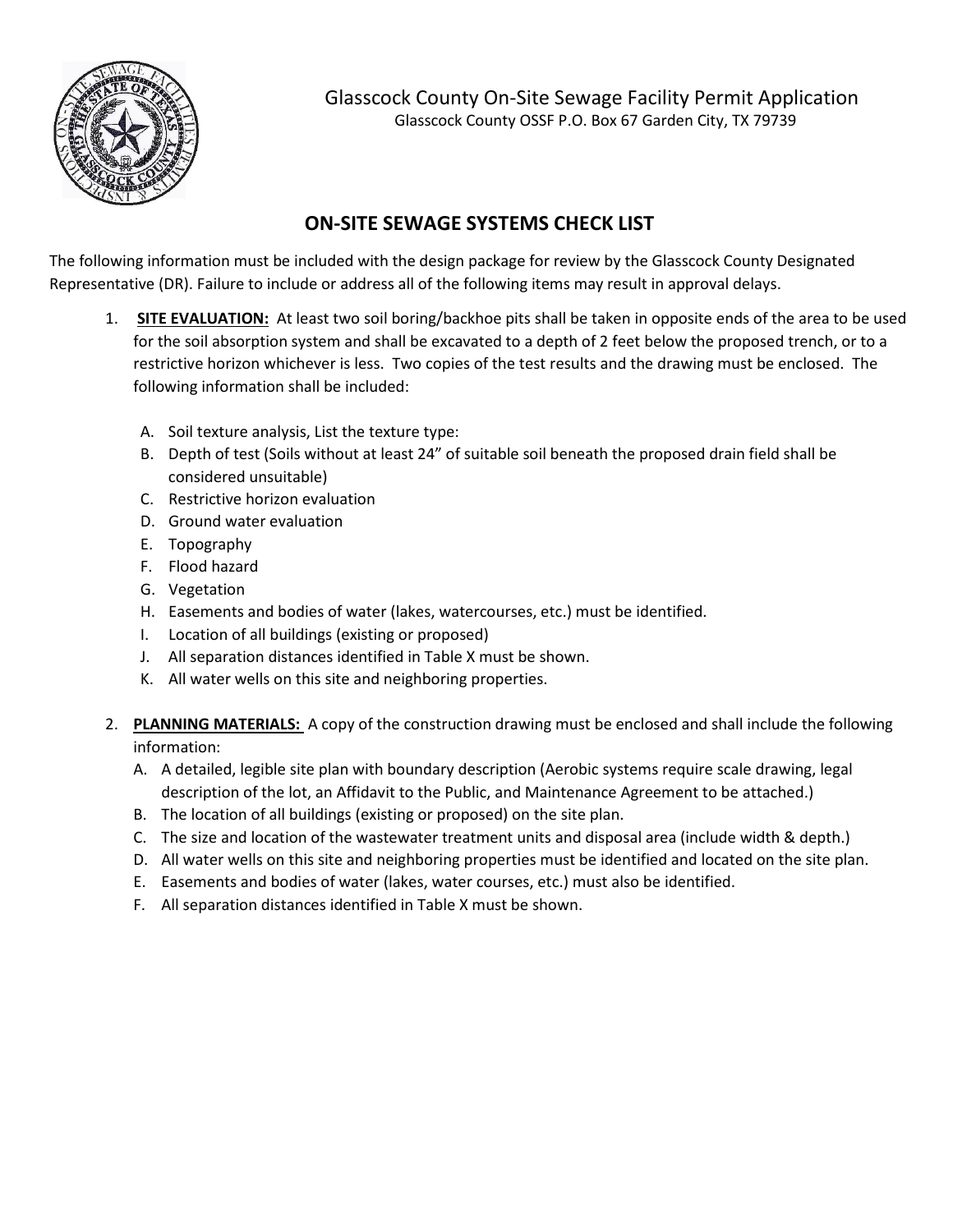

Glasscock County On-Site Sewage Facility Permit Application Glasscock County OSSF P.O. Box 67 Garden City, TX 79739

|    | DATE: ___________________/PERMIT NO. ____________________________(OSSF use only)                                                                                                                                                                                                                                                                                                                                                                                                        |
|----|-----------------------------------------------------------------------------------------------------------------------------------------------------------------------------------------------------------------------------------------------------------------------------------------------------------------------------------------------------------------------------------------------------------------------------------------------------------------------------------------|
|    | $\square$ NEW INSTALLATION $\square$ New Construction $\square$ Pre Existing Structure $\square$ MODIFICATION<br>$\Box$ Mobile Home $\Box$ Single Family $\Box$ Multi Family (2) $\Box$ Multi Family (3)<br><b>TYPE OF FACILITY</b><br>$\Box$ Multi Family (3+) $\Box$ Commercial $\Box$ RV PARK $\Box$ 2-4 Spaces $\Box$ 5+ Space                                                                                                                                                      |
|    | (First)<br>(Middle)<br>(Last)                                                                                                                                                                                                                                                                                                                                                                                                                                                           |
| 2. |                                                                                                                                                                                                                                                                                                                                                                                                                                                                                         |
|    |                                                                                                                                                                                                                                                                                                                                                                                                                                                                                         |
|    |                                                                                                                                                                                                                                                                                                                                                                                                                                                                                         |
|    |                                                                                                                                                                                                                                                                                                                                                                                                                                                                                         |
|    | 6. Legal Description: Sec. ______________ Block__________ Lot___________________                                                                                                                                                                                                                                                                                                                                                                                                        |
|    |                                                                                                                                                                                                                                                                                                                                                                                                                                                                                         |
|    |                                                                                                                                                                                                                                                                                                                                                                                                                                                                                         |
| 7. | Source of Water: $\Box$ Private Well $\Box$ Public Water Supply _______________________________(Suppliers Name)                                                                                                                                                                                                                                                                                                                                                                         |
| 8. | Single Family Residence: No. of Bedrooms_________________________Living Area (ft)_____________________________                                                                                                                                                                                                                                                                                                                                                                          |
| 9. |                                                                                                                                                                                                                                                                                                                                                                                                                                                                                         |
|    |                                                                                                                                                                                                                                                                                                                                                                                                                                                                                         |
|    | 10. Site Evaluator: Certification No.: Certification No.:                                                                                                                                                                                                                                                                                                                                                                                                                               |
|    |                                                                                                                                                                                                                                                                                                                                                                                                                                                                                         |
|    |                                                                                                                                                                                                                                                                                                                                                                                                                                                                                         |
|    | I certify that the above statements are true and correct to the best of my knowledge. Authorization is hereby given to<br>Glasscock County OSSF & Texas Commission on Environmental Equality (TCEQ) to enter upon the above described<br>property for the purpose of lot evaluation and inspection of on-site sewage facility for conformity to On-Site Sewage<br>Facility Rules, TAC 30, Chapter 285. I understand that the permit will only be issued upon a satisfactory inspection. |
|    | Signature of owner<br>Date<br>Toobnical Information for Dormit                                                                                                                                                                                                                                                                                                                                                                                                                          |

**Technical Information for Permit DO NOT BEGIN CONSTRUCTION UNTIL RECEIPT OF THE NOTICE OF APPROVAL.**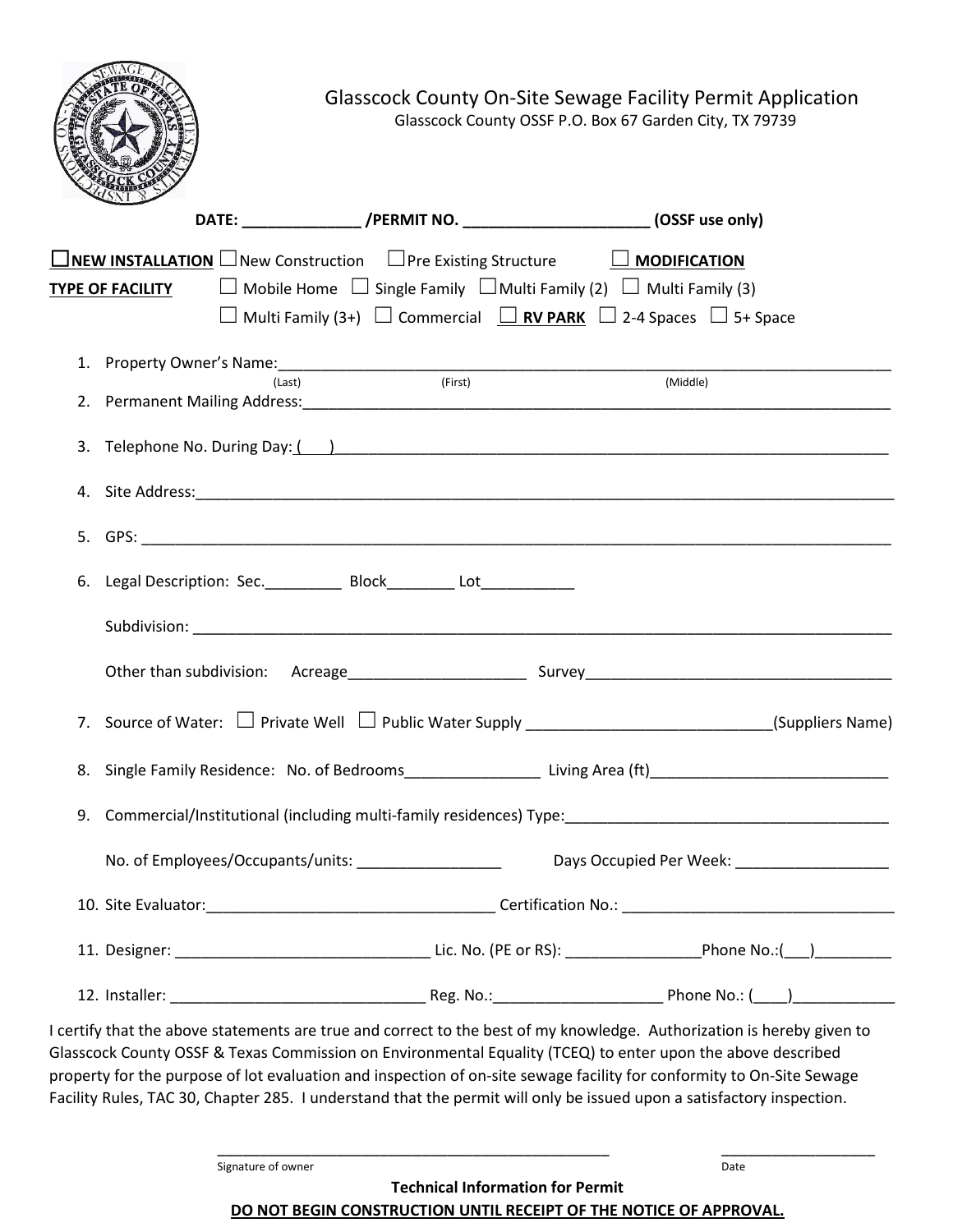

#### **UNAUTORIZED CONSTRUCTION CAN RESULT IN CIVIL AND OR ADMINISTRATIVE PENALITIES.**

| Owner's Name: Name:                                                                                                                                                                                                            |                                               |
|--------------------------------------------------------------------------------------------------------------------------------------------------------------------------------------------------------------------------------|-----------------------------------------------|
| Professional design required? : $\Box$ YES or $\Box$ NO                                                                                                                                                                        | If yes. Professional design must be attached. |
| 1. Sewer (House drain)                                                                                                                                                                                                         |                                               |
|                                                                                                                                                                                                                                | Slope of sewer pipe to tank: ______________   |
|                                                                                                                                                                                                                                |                                               |
| Water saving devices: $\Box$ YES or $\Box$ NO                                                                                                                                                                                  |                                               |
| 3. Treatment Unit:                                                                                                                                                                                                             |                                               |
| $\perp$ Septic Tank:                                                                                                                                                                                                           |                                               |
|                                                                                                                                                                                                                                |                                               |
|                                                                                                                                                                                                                                |                                               |
|                                                                                                                                                                                                                                |                                               |
| Aerobic:                                                                                                                                                                                                                       |                                               |
| Manufacturer: ____________________________                                                                                                                                                                                     |                                               |
|                                                                                                                                                                                                                                |                                               |
| Pretreatment tank: $\Box$ YES or $\Box$ NO                                                                                                                                                                                     |                                               |
| Other:                                                                                                                                                                                                                         |                                               |
| Description: New York Products and Products and Products and Products and Products and Products and Products and Products and Products and Products and Products and Products and Products and Products and Products and Produ |                                               |
| Supporting Documentation Attached: $\Box$ YES or $\Box$ NO                                                                                                                                                                     |                                               |
| 4. Disposal System:                                                                                                                                                                                                            |                                               |
|                                                                                                                                                                                                                                |                                               |
|                                                                                                                                                                                                                                |                                               |
| 5. Additional Information: (Note-This information must be attached for review to be completed.)                                                                                                                                |                                               |
| A. Site evaluation                                                                                                                                                                                                             |                                               |
| B. Installer's Site Drawing                                                                                                                                                                                                    |                                               |
|                                                                                                                                                                                                                                |                                               |

\_\_\_\_\_\_\_\_\_\_\_\_\_\_\_\_\_\_\_\_\_\_\_\_\_\_\_ \_\_\_\_\_\_\_\_\_\_\_\_\_\_\_\_\_\_\_\_\_\_\_\_\_\_\_ \_\_\_\_\_\_\_\_\_\_\_\_\_\_\_\_\_\_\_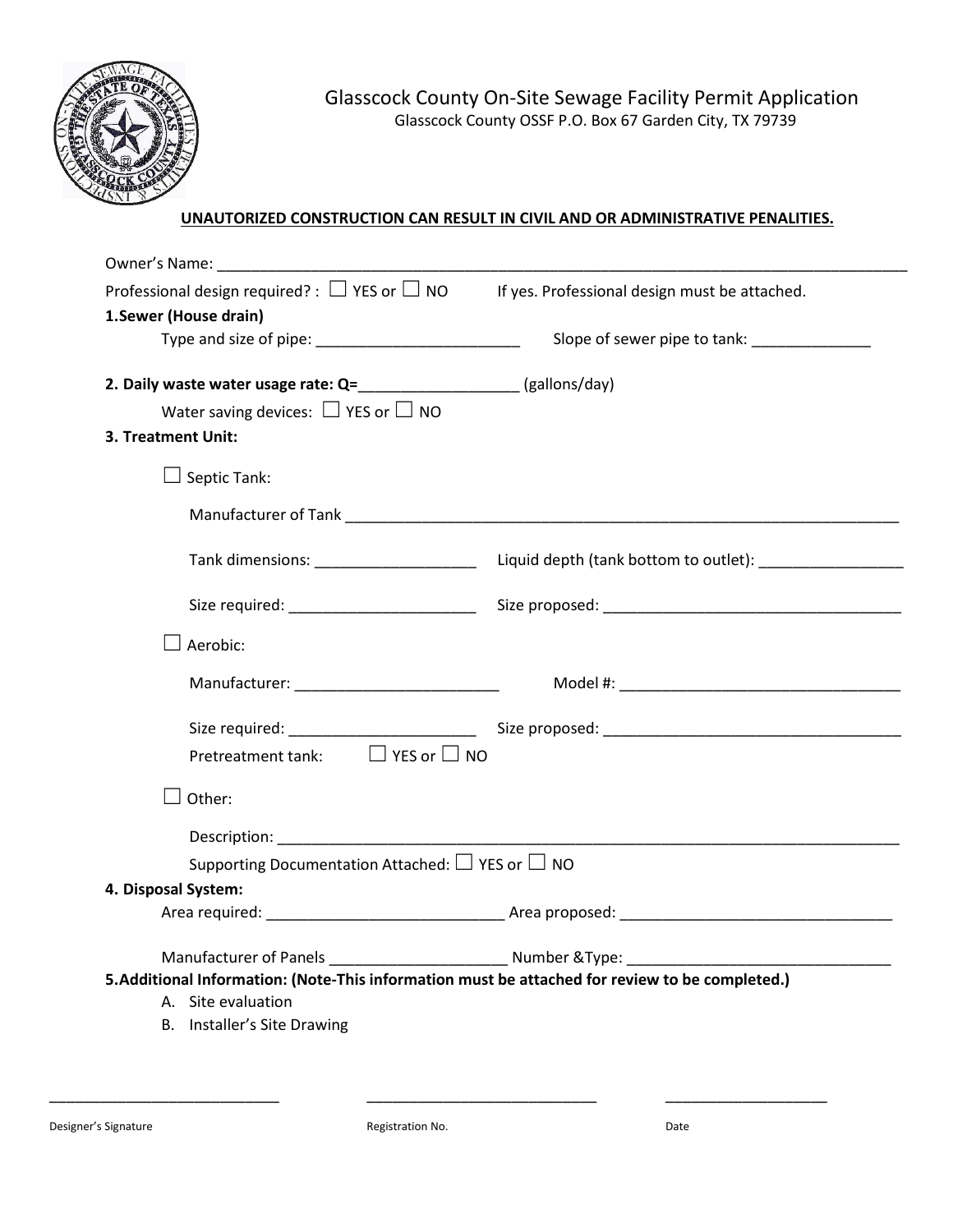

Appropriate depth.

#### **Site Evaluation Form**

| Site Address           |                           |  |
|------------------------|---------------------------|--|
| Name of Site Evaluator | Registration No.          |  |
| Date Performed         | Proposed Excavation Depth |  |

At least two soil evaluations must be performed on the site, at opposite ends of the proposed disposal area. Please show the results of each soil evaluation on a separate table. Locations of soil evaluations must be shown on the site drawing. For subsurface disposal, soil evaluations must be performed in a depth of at least 2 ft below the purposed

Excavation depth. For surface disposal, the surface horizon must be evaluated. Please describe each soil horizon and identify any features in the space provided below. Draw lines at the

| Depth                                                                                                                                                                                                                                                                                                                                                                                                                                                                                                                                                                                                                                                                                                                                | "<br>Soil Boring No.                         | Structure                    | Drainage Mottles/                | Restrictive            | Comments |
|--------------------------------------------------------------------------------------------------------------------------------------------------------------------------------------------------------------------------------------------------------------------------------------------------------------------------------------------------------------------------------------------------------------------------------------------------------------------------------------------------------------------------------------------------------------------------------------------------------------------------------------------------------------------------------------------------------------------------------------|----------------------------------------------|------------------------------|----------------------------------|------------------------|----------|
| (f <sup>t</sup> )                                                                                                                                                                                                                                                                                                                                                                                                                                                                                                                                                                                                                                                                                                                    | <b>Textural Class</b>                        | (if applicable)              | Water Table                      | Horizon                |          |
| $\left[0\right]$                                                                                                                                                                                                                                                                                                                                                                                                                                                                                                                                                                                                                                                                                                                     |                                              |                              |                                  |                        |          |
|                                                                                                                                                                                                                                                                                                                                                                                                                                                                                                                                                                                                                                                                                                                                      |                                              |                              |                                  |                        |          |
| $[2]$                                                                                                                                                                                                                                                                                                                                                                                                                                                                                                                                                                                                                                                                                                                                |                                              |                              |                                  |                        |          |
| $[3] % \begin{center} \includegraphics[width=\linewidth]{imagesSupplemental/Imetad-Architecture.png} \end{center} % \vspace*{-1em} \caption{The image shows the number of parameters of the estimators in the image. The left is the number of parameters in the image.} \vspace*{-1em} \label{fig:lim} %$                                                                                                                                                                                                                                                                                                                                                                                                                           |                                              |                              |                                  |                        |          |
| $[4] % \includegraphics[width=0.9\columnwidth]{figures/fig_4} \caption{A graph shows a function of the number of times, and the number of times, in the left and right.} \label{fig:time} %$                                                                                                                                                                                                                                                                                                                                                                                                                                                                                                                                         |                                              |                              |                                  |                        |          |
| $[5] % \includegraphics[width=0.9\columnwidth]{figures/fig_10.pdf} \caption{The 3D (top) of the estimators in the left and right. The left and right is the same as in the right.} \label{fig:fig:10}$                                                                                                                                                                                                                                                                                                                                                                                                                                                                                                                               |                                              |                              |                                  |                        |          |
| $[6] % \begin{center} \includegraphics[width=\linewidth]{imagesSupplemental/Imit} \caption{The image shows the image shows a function of the number of times.} \label{fig:limal} \end{center}$                                                                                                                                                                                                                                                                                                                                                                                                                                                                                                                                       |                                              |                              |                                  |                        |          |
| $[7] \centering% \includegraphics[width=1.0\textwidth]{images/TrDiC-Architecture.png} \caption{The 3D (top) and the 4D (bottom) of the 3D (bottom) and the 4D (bottom) of the 3D (bottom) and the 4D (bottom) of the 3D (bottom) and the 4D (bottom) of the 3D (bottom).} \label{TrDiC-Architecture}$                                                                                                                                                                                                                                                                                                                                                                                                                                |                                              |                              |                                  |                        |          |
|                                                                                                                                                                                                                                                                                                                                                                                                                                                                                                                                                                                                                                                                                                                                      |                                              |                              |                                  |                        |          |
|                                                                                                                                                                                                                                                                                                                                                                                                                                                                                                                                                                                                                                                                                                                                      |                                              |                              |                                  |                        |          |
| Depth<br>(f <sup>t</sup> )                                                                                                                                                                                                                                                                                                                                                                                                                                                                                                                                                                                                                                                                                                           | Soil Boring No. ___<br><b>Textural Class</b> | Structure<br>(if applicable) | Drainage Mottles/<br>Water Table | Restrictive<br>Horizon | Comments |
| $\left[0\right]$                                                                                                                                                                                                                                                                                                                                                                                                                                                                                                                                                                                                                                                                                                                     |                                              |                              |                                  |                        |          |
|                                                                                                                                                                                                                                                                                                                                                                                                                                                                                                                                                                                                                                                                                                                                      |                                              |                              |                                  |                        |          |
| $[2]$                                                                                                                                                                                                                                                                                                                                                                                                                                                                                                                                                                                                                                                                                                                                |                                              |                              |                                  |                        |          |
|                                                                                                                                                                                                                                                                                                                                                                                                                                                                                                                                                                                                                                                                                                                                      |                                              |                              |                                  |                        |          |
| $[4] % \includegraphics[width=0.9\columnwidth]{figures/fig_4} \caption{A graph shows a function of the number of times, and the number of times, in the left and right.} \label{fig:time} %$                                                                                                                                                                                                                                                                                                                                                                                                                                                                                                                                         |                                              |                              |                                  |                        |          |
| $[5] % \includegraphics[width=0.9\columnwidth]{figures/fig_10.pdf} \caption{The 3D (top) of the estimators in the left and right. The left and right is the same as in the right.} \label{fig:fig:10}$                                                                                                                                                                                                                                                                                                                                                                                                                                                                                                                               |                                              |                              |                                  |                        |          |
| $[6] % \begin{center} \includegraphics[width=\linewidth]{imagesSupplemental/Imetad-Architecture.png} \end{center} \caption{The image shows the image shows a single number of three different types of the image. The image shows the image shows the image shows a single number of 3000 and the image shows a single number of 30000 and the image shows a single number of 300000 and the image shows a single number of 3000000 and the image shows a single number of 30000000 and the image shows a single number of 300000000 and the image shows a single number of 300000000 and the image shows a single number of 3000000000 and the image shows a single number of 30000000000 and the image shows a single number of 3$ |                                              |                              |                                  |                        |          |
| $[7] \centering% \includegraphics[width=1.0\textwidth]{images/TrDiC-Architecture.png} \caption{The 3D (top) and the 4D (bottom) of the 3D (bottom) and the 4D (bottom) of the 3D (bottom) and the 4D (bottom) of the 3D (bottom) and the 4D (bottom) of the 3D (bottom).} \label{TrDiC-Architecture}$                                                                                                                                                                                                                                                                                                                                                                                                                                |                                              |                              |                                  |                        |          |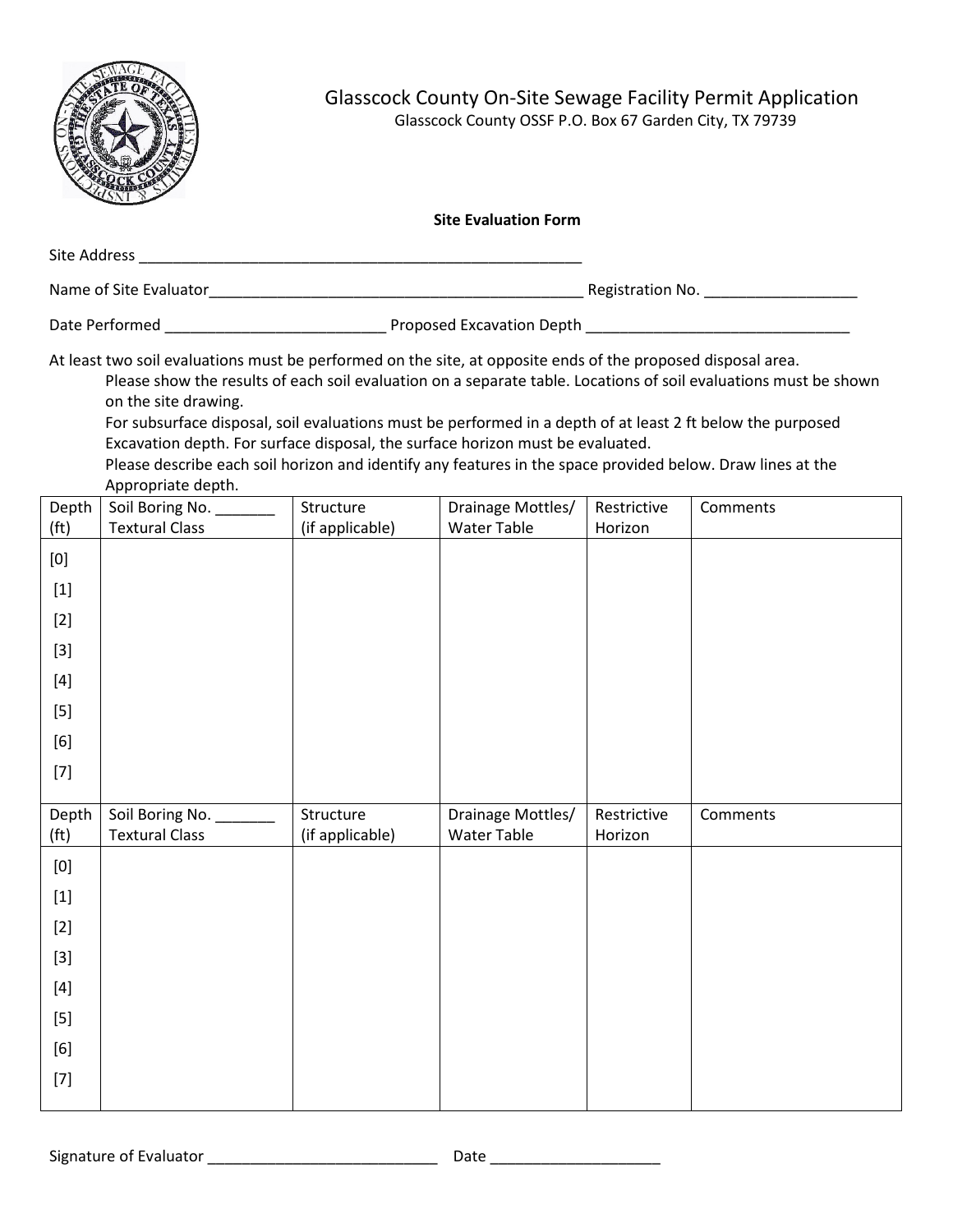

#### **INSTALLER'S DRAWING**

Show:

Compass North, adjacent streets, property lines, property dimensions, location of buildings, easements, swimming pools, water lines, and other structures where known.

Location of existing or proposed water wells within 100 feet/private or 150 feet/public or property.

Indicate slope or provide contour lines from the structure to the farthest location of the proposed soil absorption or irrigation area.

Location of soil borings or dug pits (show location with respect to a known reference point.)

Location of natural, constructed, or proposed drainage ways, (streams, ponds, lakes, rivers, high tide of salt water bodies) water impoundment areas, cut or fill bank, sharp slopes and breaks.

Lot size: acres.

#### **How to obtain a Glasscock County Permit for an OSSF**

\*Remove and retain this page prior to returning the application to the above address.

Obtain an application from Glasscock County.

Have an appropriate individual prepare planning materials.

Professional Design (R.S., P.E.) is required for proprietary and non-standard systems.

Submit completed application and technical information sheet (in Property Owner's name) with

### **ALL PAGES INTACT.**

Include the appropriate fee and two copies each of the following: 1) Planning materials; 2) Site and Soil Evaluation; 3) Accurate directions to the site must also be included.

Glasscock County staff will review plans and application, TCEQ Staff in Austin may review non-standard System plans.

Upon approval an **Authorization to Construct** will be issued. The **Authorization to Construct** is valid for one year from the **DATE OF ISSUANCE.**

Construction can only begin **AFTER AUTHORIZATION TO CONSTUCT IS ISSUED.**

An **INSPECTION** of the installation is **REQUIRED** before covering of the system.

Contact our office **AT LEAST 5 WORKING DAYS IN ADVANCE** to arrange an inspection.

After a **SUCCESSFUL INSPECTION,** a **NOTICE OF APPROVAL & PERMIT** will be issued to the owner within